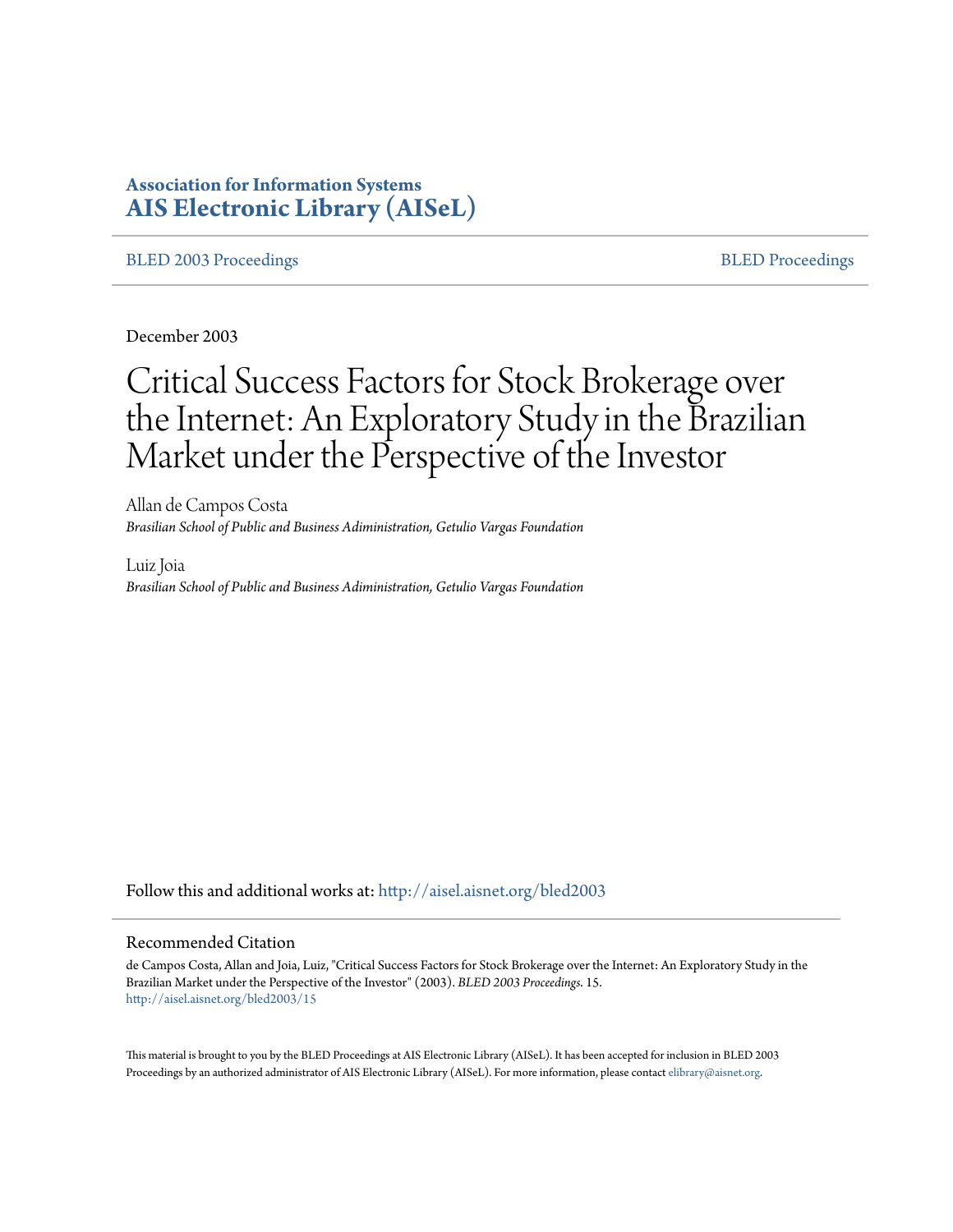# **16th Bled eCommerce Conference**

#### **eTransformation**

Bled, Slovenia, June 9 – 11, 2003

# **Critical Success Factors for Stock Brokerage over the Internet: An Exploratory Study in the Brazilian Market under the Perspective of the Investor**

#### **Allan Marcelo de Campos Costa, Luiz Antonio Joia**

Brazilian School of Public and Business Administration: Getulio Vargas Foundation, Brazil ACosta@sebraepr.com.br, LuizJoia@fgv.br

### **Abstract**

*The aim of this study is to investigate, using the perspective of the investor, the determinant factors for the success of the stock brokerage process over the Web, using financial portals on the Brazilian Internet. A framework of the online stock trading process is presented in order to compare the traditional form of stock brokerage with that made possible by the Internet and to discuss some of the issues regarding the intermediation and desintermediation that occurs during the process.* 

*The conclusions were obtained from a survey, conducted with Brazilian investors that operate using Internet stockbrokers for the intermediation of their stock operations. The findings showed that the Critical Success Factors for online stock trading in the Brazilian market relate more to fundamental issues, like ease of use, security and brokerage costs, than with more sophisticated services, like active monitoring of stock prices. At the same time, areas for further research will be identified and proposed.* 

# **1. Introduction**

The objective of this paper is to develop an exploratory study that will identify some of the Critical Success Factors (CSF) for stock brokerage over the Internet in the Brazilian market. The findings described are based on a survey that has been conducted with a group of investors who use Brazilian financial portals for trading stocks and are discussed using the perspective of the investor, i.e., what do they perceive to be the determinant factors for the success of the stock trading process over the web.

Following this introduction, section two will develop a contextualization of the problem, in order to discuss relevant factors in the Brazilian and worldwide stock markets within the context of this study. Section three will present the theoretical framework where the differences between traditional and online stock trading will be examined and where the intermediation and desintermediation concepts will be discussed. Section four briefly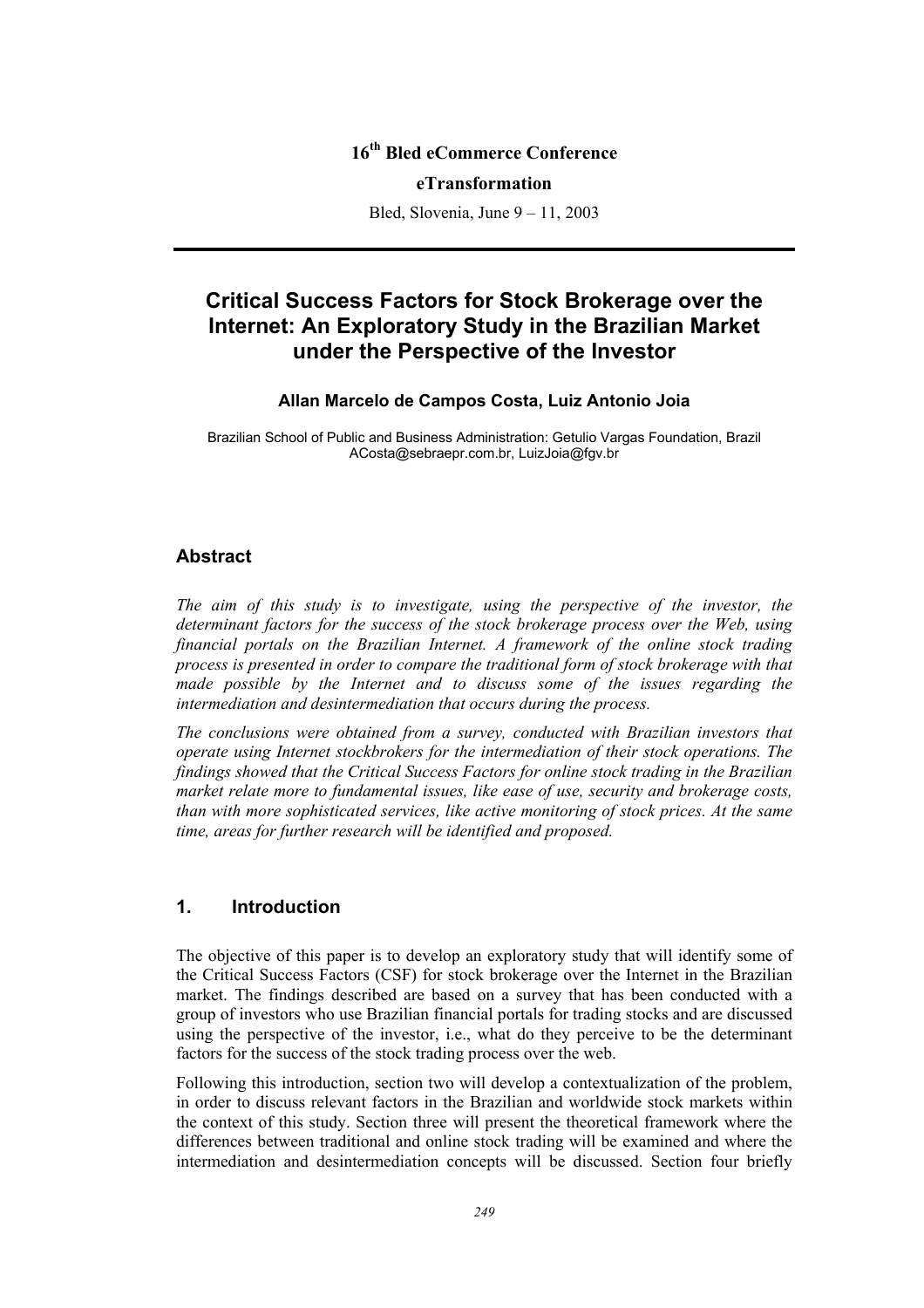discusses the methodology used in the research. Finally, section five presents the findings of the survey followed by the conclusions of this study in section six.

# **2. Contextualization of the Problem**

After the stabilization of the Brazilian economy in the mid-90's a new reality was presented to Brazilian Investors. Previously, the high inflation rates determined preferences toward investment strategies attached to low risk assets, and the main target was to protect financial assets from corrosion caused by inflation. However, a stable economy made it necessary for investors to find new investment alternatives and in response to this the Brazilian investor has started to migrate to the stock market to look for higher return rates (Fortuna, 1999). Halfeld (2000) strongly supports this change in the investment strategies of the Brazilian investor, by presenting a study developed by *Economática*, a Brazilian financial institute, that compares the gains obtained by a hypothetical Brazilian investor, in various timeframes, who had invested US\$ 1.00 in the Brazilian stock market in a portfolio similar to that one used in the IBOVESPA index (the index of the largest Brazilian stock market), with another one who supposedly invested the same amount in a traditional savings account. The comparison can be seen in graph 1 below and the analysis of this study makes it possible to clearly observe the higher returns provided by the stock market, which are mainly in the long term.



*Graph 1: Gains on US\$ 1 Invested in the Brazilian Stock Market and in a Savings Account in Different Timeframes* 

At the same time, the use of the Internet exploded in Brazil and all over the world and in addition to the rapidly growing number of people connected to the network, one of the sectors that witnessed the most fundamental improvements in Brazil was the financial market. Halfeld (2000) states that due to the progressive availability of better services and the lower costs of transactions made over the Internet and in relation to the fast uptake of the large consumer banks, a significant part of the population started operating its bank accounts using the new channel. Actually, as suggested by Albertin (2001), the Internet is now part of the everyday life of a large part of the population.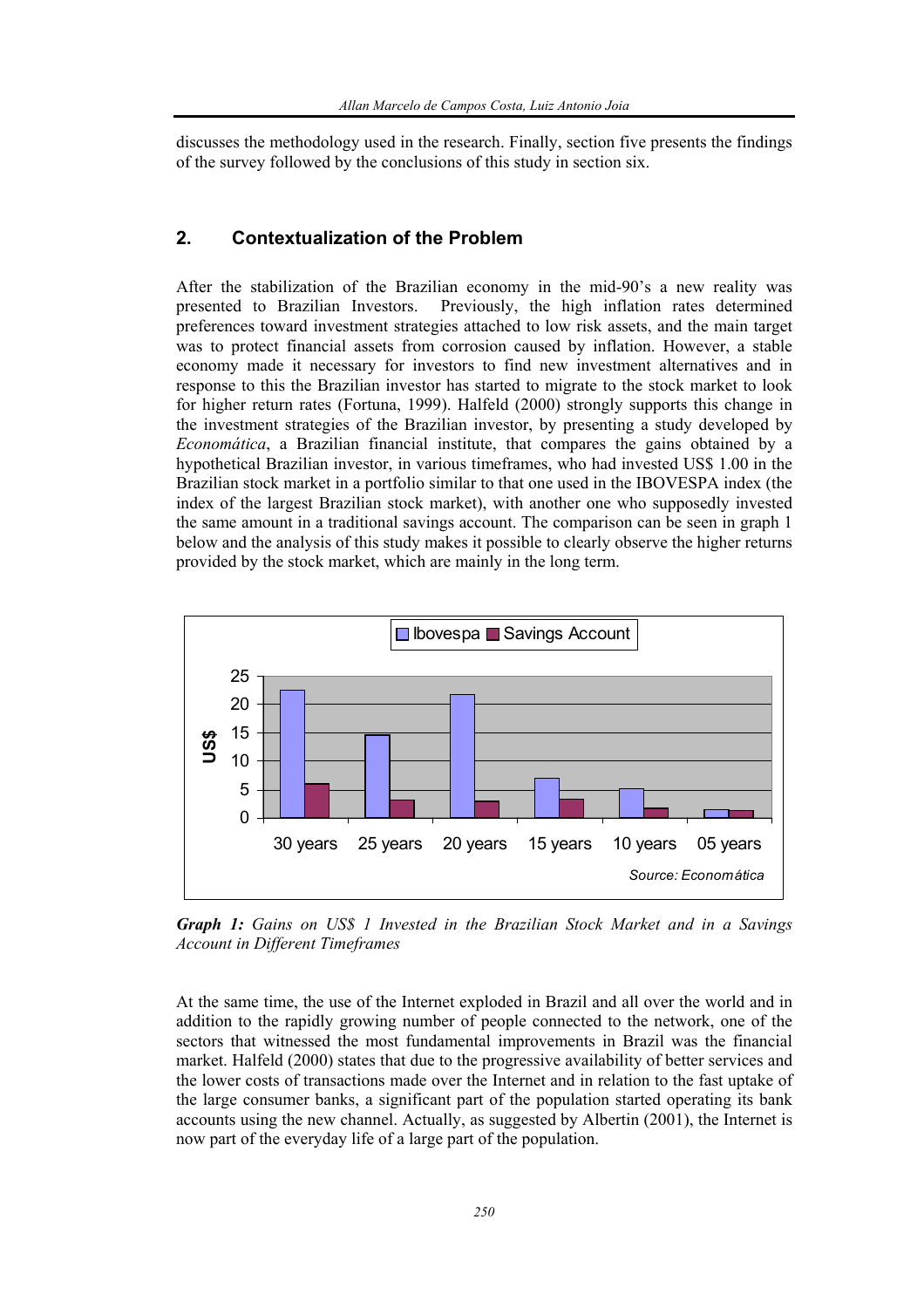Finally, an important event in the context of this research was the creation of the homebroker system in the biggest Brazilian stock market, the *Bolsa de Valores do Estado de São Paulo – BOVESPA*. Before the home-broker *system,* stock trading used to be done through trading societies which used to act as the bridge between the investor and the stock market, and most of the transactions were conducted using a conventional phone line. After March of 1999, the home-broker system delivered to the investor the possibility to issue trading orders directly over the Internet to a broker, and to follow it up on a real time basis using the network (BOVESPA, 2001).

These three factors taken together – the stabilization of the Brazilian economy; the explosion of the Internet; and the launch of the home-broker system in the Brazilian stock market – were determinants for the emergence of the financial portals on the Brazilian Internet.

At the same time, the process of trading stocks over the Internet has been growing all over the world. As an example, Prabhudev *et al.* (2000) states that the stockbrokers operating over the Internet in the North-American market attracted a contingent of 12 million investors since the launch of this service in 1994. These investors were also responsible for 33% of the stocks traded in the US market in the year 2000. Barber e Odean (2001) present in their work a study developed by Cerulli who estimated that 42 million investment accounts will be opened by private investors in the on-line stock brokers in the USA. Fan, Stallaert and Whinston (2000) also discuss the expansion of online investments in the USA based on projections made by Jupiter Communications according to which the online brokerage market will reach \$3 Trillion by 2003.

# **3. Theoretical Reference**

# *3.1 Intermediation and Desintermediation in Electronic Commerce*

According to Evans and Wurster (2000), intermediaries usually make their profit based on an exchange between excellence and reach. In the first case the profit is obtained based on a differentiated service with high levels of excellence, which are usually superior to the levels that could usually be delivered straight to the final consumer without the intermediary's participation. In the case of the value extraction based on reach, the intermediaries exploit their capacity of reaching a higher number of customers to make their profit.

With the growing use of the new technologies by the companies targeting the practice of electronic commerce, some have argued that this would be the end of the intermediation (Carr, 2000). However, according to Evans and Wurster (2000), a more correct approach would be to view these changes as a path to the emergence of a new kind of intermediary, which can take advantage of a new form of desintermediation, as shown in figure 1 below.

Evans and Wurster (2001) go further in explaining these ideas, by arguing that, in the history of desintermediation, usually the new competitors compete with the intermediaries who are already in the market and who offer a wider reach but neglect excellence. Typically, different versions of the same product or service are offered, characterizing a proposition with different value but not necessarily higher value.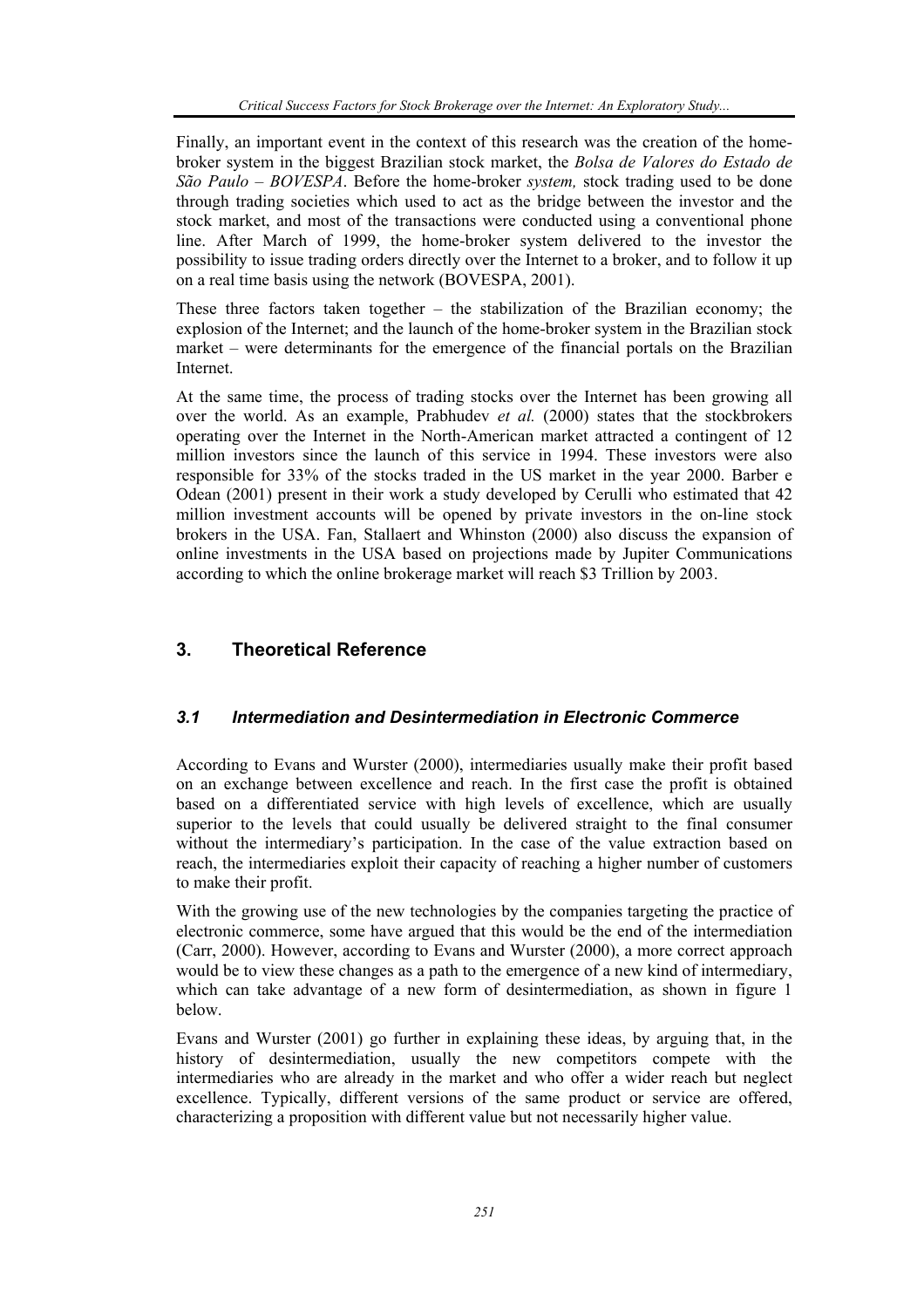





*Source: Evans and Wurster (2001:70)* 

In the new form of desintermediation proposed by the authors, a more radical event occurs when the technology makes it possible to alter the whole curve, i.e., competitors offer a wider reach at the same time as they offer more facilities and resources to the customer. According to Evans and Wurster (2001), this is exactly what happened in the North American stock trading market. New players such as Charles Schwab, took advantage of the possibilities provided by the Internet and amplified their reach, while at the same time delivering to the customers a full range of products and services that related to the stock trading process and which were not available previously.

# *3.2 The Stock Market in Brazil*

The stock trading process in the Brazilian market requires intermediation by brokerage societies, which are responsible for taking the clients' orders so that they can execute them in the market. These orders are executed in a place called the *Pregão*, which is the Portuguese expression used in Brazil to denote the place where the agents of the brokerage societies come together to execute the orders received from their clients (Pinheiro, 2001). Only registered agents have access to the *Pregão* and around it are distributed tables and cabins owned by the brokerage societies. Each of the societies transmits to their agents in the *Pregão* the orders that must be executed. After receiving the order, the agents look for the post that corresponds to specific stocks and then tries to execute them. This mechanism is represented in figure 2 below: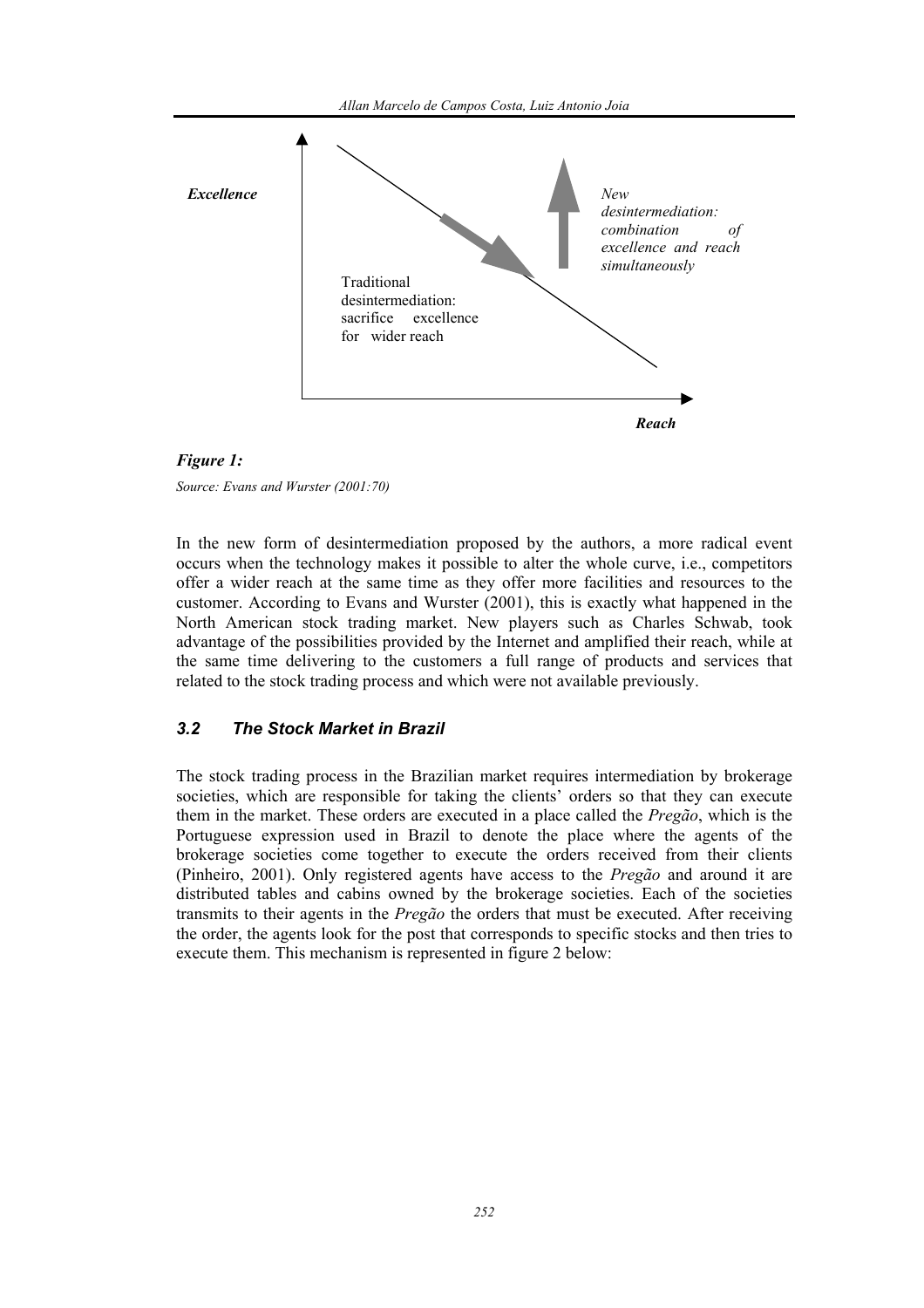





*Source: Pinheiro (2001)*

# *3.3 Stock Trading in the Real World vis-à-vis over the Internet*

Every process of investment in stocks includes four steps: (i) the trading order by the investor; (ii) the routing of this order for execution; (iii) the establishment of the price; and finally, (iv) the execution of the order (Dasgupta and Dickinson, 1999). In the traditional model of brokerage, the investor calls a broker by telephone. The broker receives the order and transfers it to the brokerage society. The society then routes the order again to the agent who will try to find the best offer for the execution of the order (Sharma and Bingi, 2000). Figure 3 below illustrates the process:



*Figure 3: Trading Process – Traditional Brokerage Model Source: Sharma and Bingi, 2000*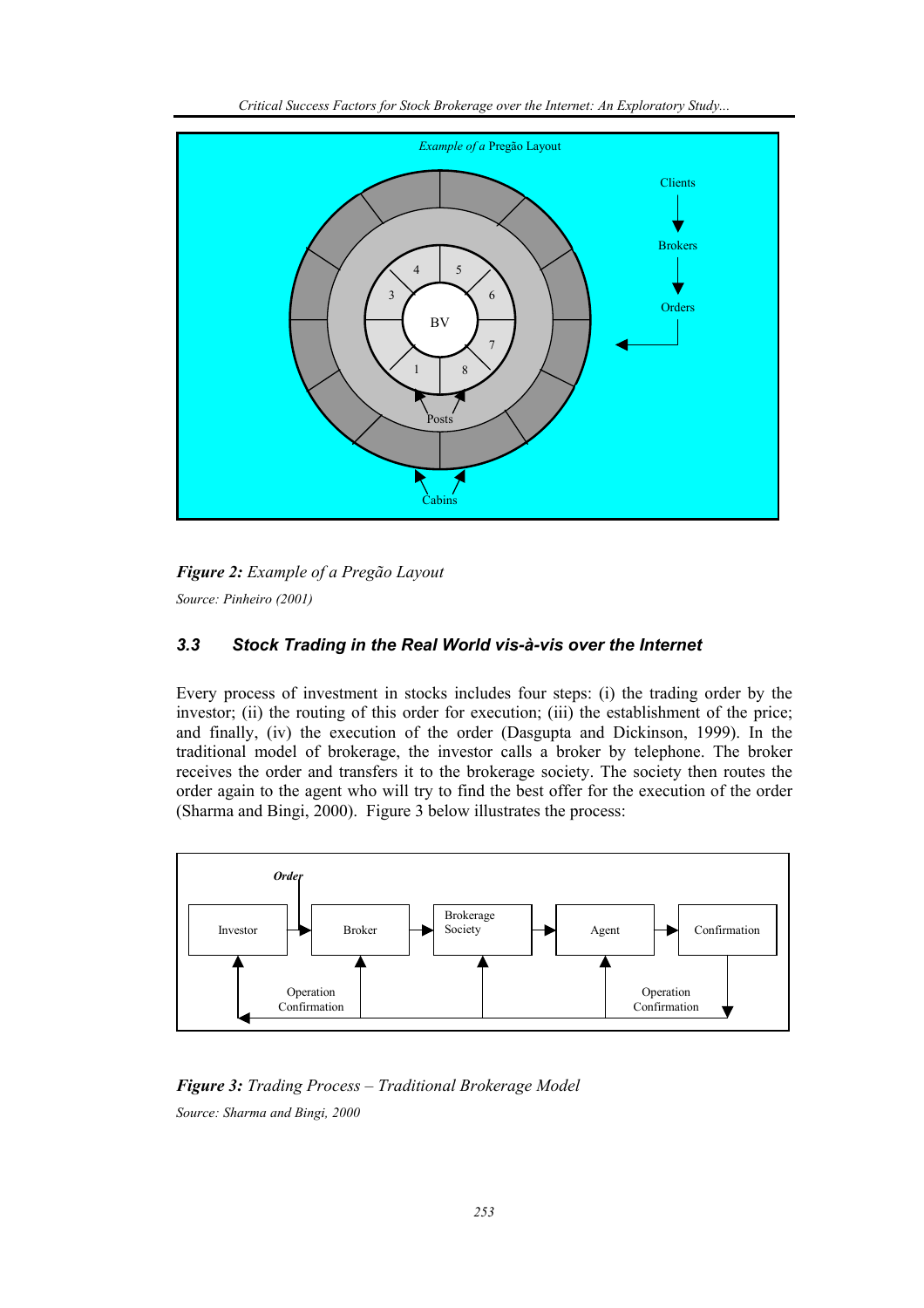The same transaction in the electronic system presents the following configuration, as described by Sharma and Bingi (2000) and presented in figure 4 below: the investor places the trading order directly through his computer; the order is routed by the brokerage society's system directly to the agent that will arrange the price and execute the order using the best possible offer.



*Figure 4: Trading Process – Web-based Brokerage Model* 

*Source: Sharma and Bingi, 2000* 

The analysis and comparison of the two models presented shows that the operation realized using the traditional model has a minimum of two additional intermediaries. The elimination of these two steps helps to decrease the costs involved in the transaction, and this reduction is usually transferred to the investor (Sharma and Bingi, 2000).

Beside the cost reduction, the online process also provides the investor with other advantages. Cotsakos (2001) describes some of the tasks that can be realized by the investor using the online operation:

- i. To analyze preferred stocks in any market, by any index;
- ii. To analyze stocks' performance using graphic tools;
- iii. To compare prices and information of two or more stocks at the same time;
- iv. To research the financial situation and the historical profitability of a specific company or sector;
- v. To access up to date reports that have been generated by specialists.

# **4. Research Methodology**

This work can be described as an exploratory study due to the scarcity of research and published material on the issue proposed. The methodology was based on a survey, conducted with investors on the Brazilian Internet, using an online questionnaire published on the web at the time of the data collection. According to Blaxter, Hughes and Tight (2001:77), "surveys are usually associated as a research approach with the idea of asking groups of people questions". This appears to be the most useful approach for this work, once its findings have been based on investor's opinions about the Brazilian online stockbrokers.

The population parameters for the research can be described as a group of private individuals who have used Internet portals for trading stocks online. Due to the difficulty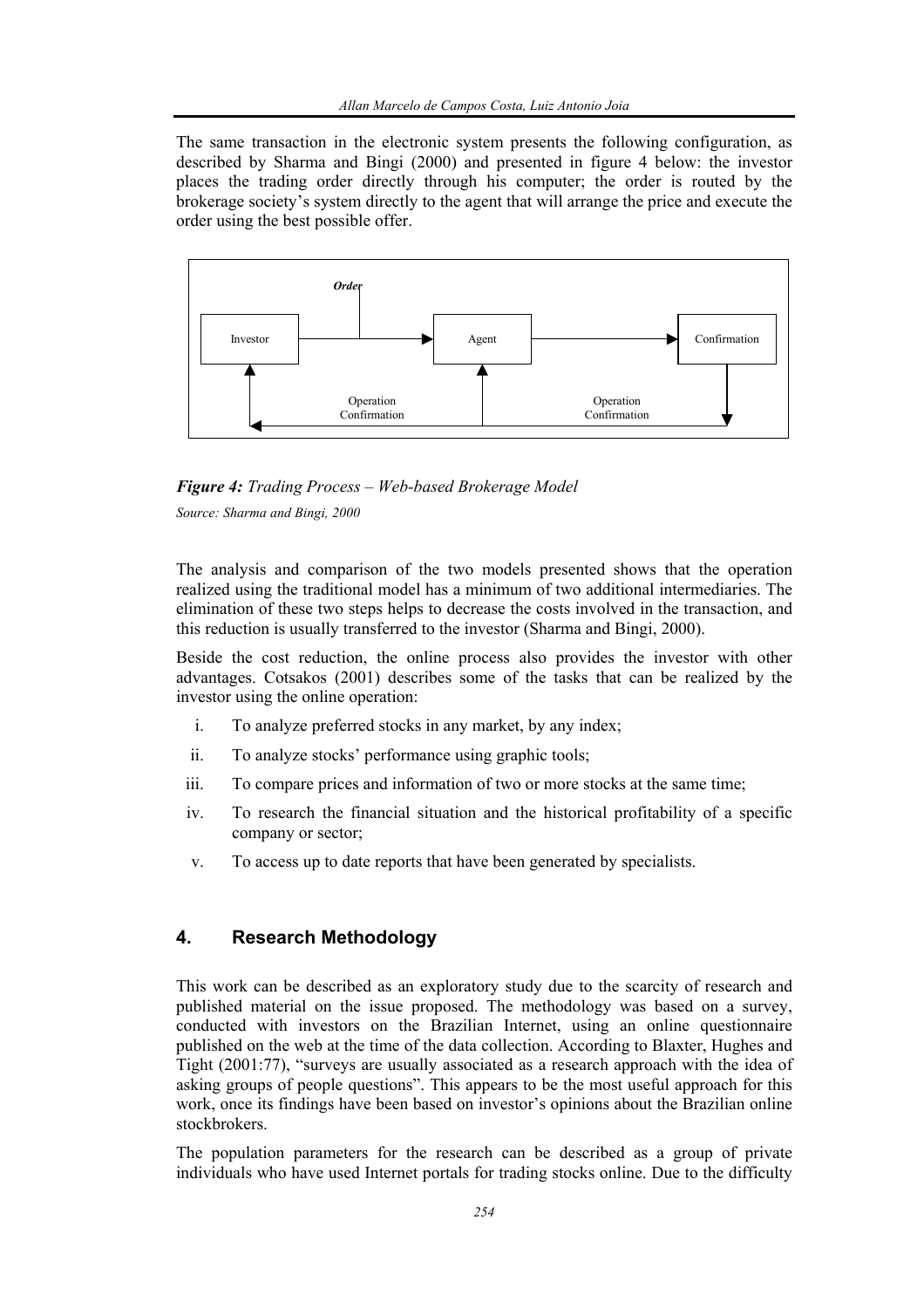of identifying these individuals, a non-probabilistic approach was used to select a sample, based on the definitions of Rea and Parker (2000). This approach can be seen, as having a lower degree of scientific strictness, yet it is also a very useful tool for the researcher. This statement is based on the fact that this kind of non-probabilistic approach can quickly generate a preliminary comprehension of the key questions in a piece of research, while allowing the researcher to refine his research instruments (Rea and Parker, 2000).

The non-probabilistic sampling strategy used has been defined by Rea and Parker (2000) as snowball sampling. They describe this technique as being particularly useful when it is hard for the researcher to identify potential respondents. After the identification of some respondents, they are asked to indicate other individuals that could answer the questionnaire and this process is used until the sample is complete. Another useful definition of this technique is given by Kumar (1999:162), according to whom "snowball sampling is the process of selecting a sample using networks".

The sample size was defined based on statistical criteria, with a 95% confidence level and a tolerated error of 5%. Based on Rea and Parker (2000:128), the minimum sample size for a survey with these characteristics is 97 individuals, therefore, this is the minimum number of individuals to be interviewed in the data collection.

As stated before, the target of this research is to investigate the Critical Success Factors (CSF) for the process of trading stocks over the Internet using the perspective of the investor. The main questions this research purports to answer are:

- What are the CSF's in the selection of an electronic stockbroker by the investor?
- What CSF's relate to the quality and quantity of information available for the investor by using electronic stockbrokers?
- What are the CSF's regarding the resources available for the investors using electronic stockbrokers?
- What are the CSF's that relate to the ease of use of the tools available on the electronic stockbrokers?
- What are the CSF's that relate to the alternatives provided to the investor in order to establish and maintain its relationship with the electronic stockbroker?
- What are the CSF's regarding the investor's concerns about security?
- What are the CSF's regarding the costs involved in the trading process for the investor?

# **5. Data Collection and Analysis**

The survey was conducted with a sample of 100 individuals in the first semester of 2002. The data collected was treated with the statistical software Sphinx Léxica, version 2.09 the analysis of which was used to form the conclusions presented in this section.

The findings described are presented based entirely on the findings of the survey conducted with the sample described before. In a general way, these findings did not present any relationship with other variables related to the investor profile (e.g. prior experience in the stock market, gender or time spent using the home-broker system), once the potential relationships were investigated through the use of cross tabulations and statistical tests and no relationships could be identified. Therefore, it is possible to conclude that the findings presented can be attributed to the whole sample independently of any specific attributes.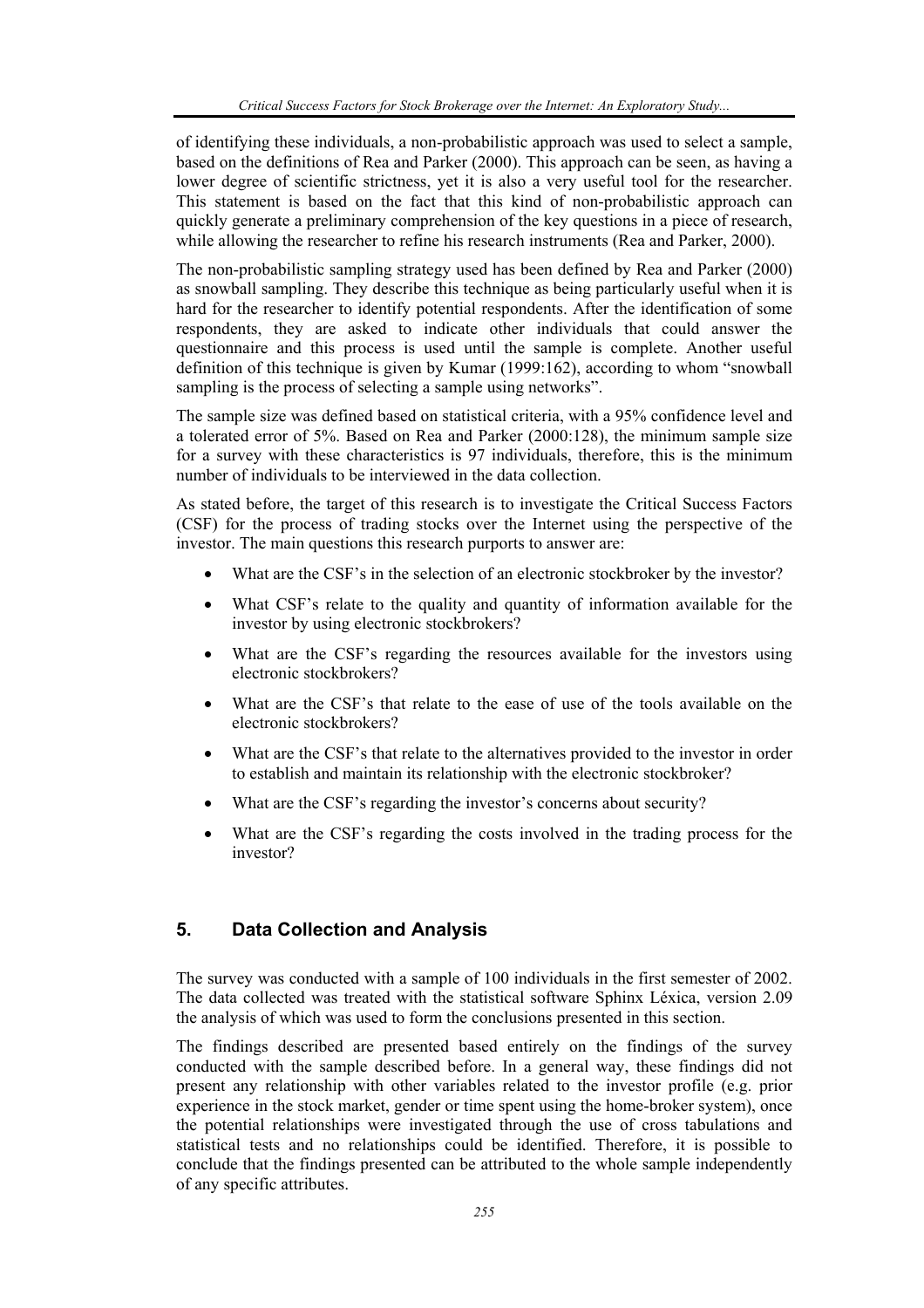The questionnaire was planned with three objectives. First, identify the profile of the investors that were included in the sample. Second, based on a single multiple answer question, directly ask the investors about the critical factors for them when selecting an online stockbroker. Third, conduct a further investigation based on the use of a summated rating scale, or Likert scale, to identify the perception of the investors about different variables and aspects. The scale used was a five-point, three-directional categorical scale, where the variables were rated as 'non-important', 'low importance', 'indifferent', 'important', and 'very important'. For the selection of the Critical Success Factors, the criteria adopted was to consider as critical the factors which were classified as important or very important by more than 70% of the respondents.

# *5.1 The Investor Profile*

The analysis of the investors' profile showed the following characteristics:

- 45% of the sample have invested on the stock market for more than one year, with the other 55% being less experienced with this kind of investment;
- The home-broker system looks to be an important factor in the attractiveness of new investors to the stock market, because 61% of the investors in the survey started their operations with this kind of investment after the creation of this system;
- The sample can be divided almost equally between small and large investors, as suggested by the percentage that 49% invest amounts smaller than R\$ 10,000 (approximately  $\epsilon$  4,000 at the date of the survey);
- Regarding their objectives, 54% of the investors in the sample have a medium/long term horizon for their investments against 46% who can be considered short-term investors and speculators;
- 67% of the individuals have a portfolio with no more than five different companies with this proportion growing to 95% if we consider the individuals whose portfolios have 15 companies. This reveals a tendency toward low diversification in the Brazilian investor's portfolio;
- A very significant percentile (74%) of the sample relies on the information provided by their stockbrokers to obtain information about the market and opportunities for investment. However, other online stockbrokers (66%), financial newspapers (55%) and general sites on the Internet (41%) also appeared with a elevated frequency.

## *5.2 The Critical Success Factors in the Selection of an Electronic Stockbroker*

In order to determine the critical factors in the selection process of an online stockbroker, a multiple answer question was used where the following factors could be rated as relevant or not by the investors:

- 1. Image and credibility of the online stock broker
- 2. Security of the transaction
- 3. Level of information available on the online stockbroker
- 4. Response time of the online broker's system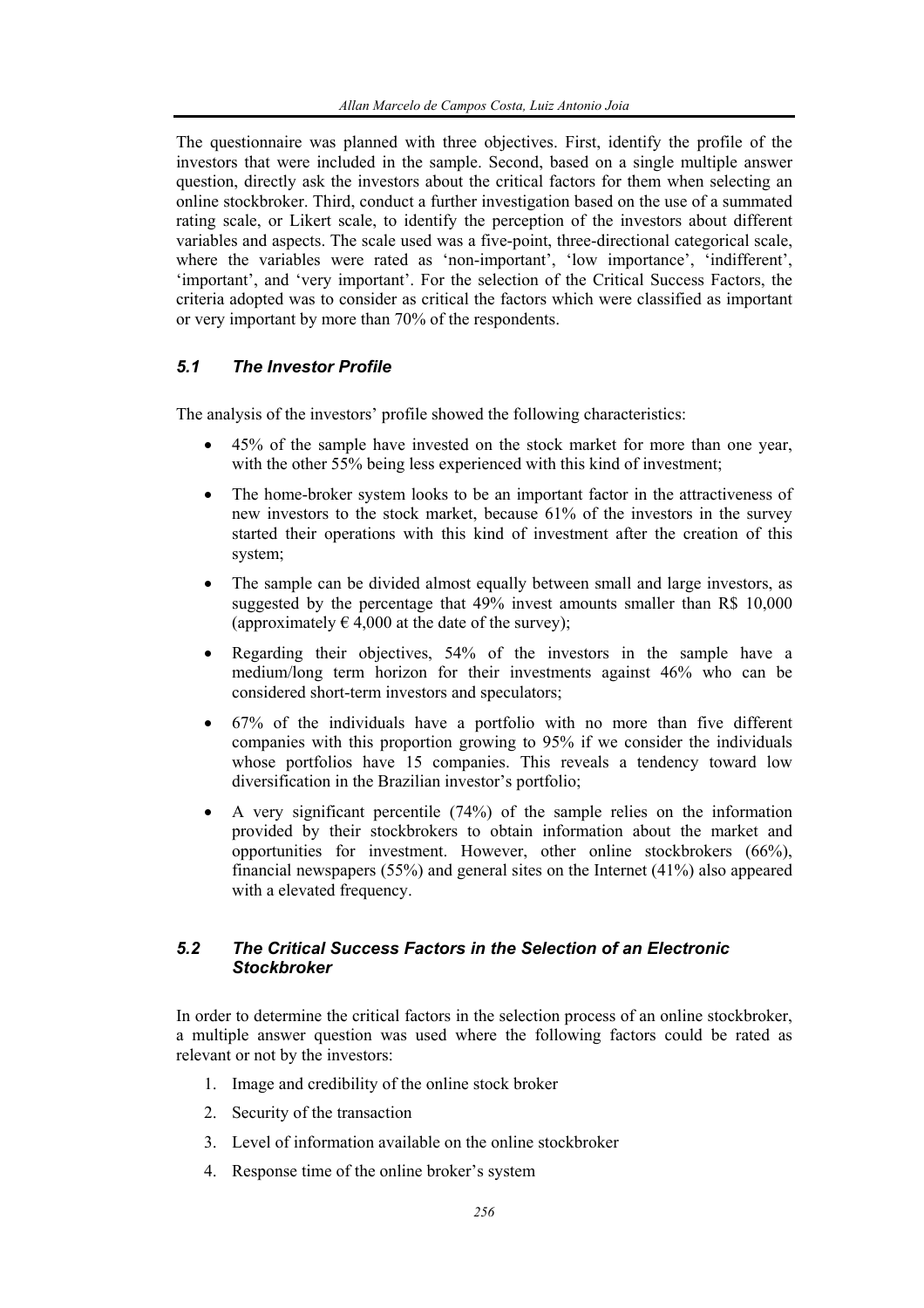- 5. Brokerage rates
- 6. Protection of the investor's privacy
- 7. Relationship channels available to contact the online broker
- 8. Offer of free Internet access for the clients
- 9. Association of the online stock broker with a large retailing bank

According to the survey, three items were considered more relevant, as can be seen in graph 2 below:



*Graph 2: The Critical Success Factors in the Selection of an Electronic Stockbroker* 

# *5.3 The Critical Success Factors Regarding Information Available on Electronic Stockbrokers*

The survey demonstrated that the Brazilian investor does not tend to attribute a high level of importance to the quality or the quantity of information available on the Brazilian online stockbrokers, despite the fact that this is a frequent source of information for them, as stated before. Among the variables investigated, as shown in table 1 below, none were ranked as being critical using the perspective of the investors.

| Variable                                                                                           | % of positive<br>evaluation |
|----------------------------------------------------------------------------------------------------|-----------------------------|
| Quality of information available about investments through online stock<br><b>brokers</b>          | 65%                         |
| Quantity of information available about investments through online stock<br><b>brokers</b>         | 47%                         |
| Availability of online courses and tutorials for auto-instruction                                  | 45%                         |
| Availability of games and simulations for practice and learning about the<br>home-broker mechanism | 42%                         |
| Availability of online courses with attendance by a consultant                                     | 28%                         |

*Table 1: Evaluation of the Critical Success Factors for the Online Brokerage Process Regarding to the Information Available on the Electronic Stockbroker*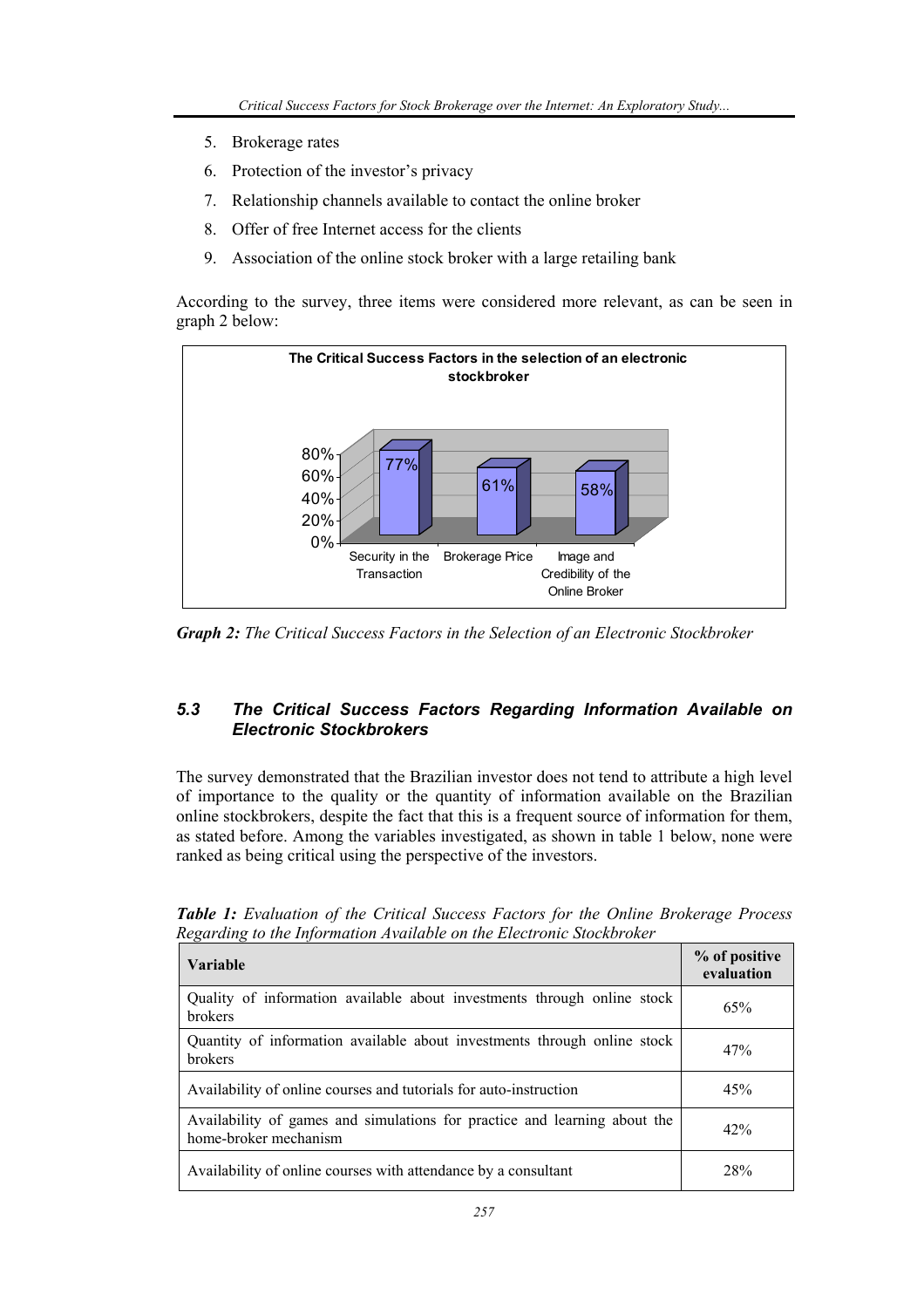The only aspect that scored highly was that regarding the quality of information available, but even so, this amount was not enough for consider it as a Critical Factor, according to the criteria defined previously.

# *5.4 The Critical Success Factors Regarding Resources Available at the Electronic Stockbrokers*

This was the group where more variables were investigated and therefore, is also the section where more critical factors could be identified. The variables investigated regarding the resources available at the online broker were the following:

*Table 2: Evaluation of the Critical Success Factors for Online Brokerage Process Regarding to the Resources Available to the Investor on the Electronic Stockbroker* 

| <b>Variable</b>                                                                                                          | % of positive<br>evaluation |
|--------------------------------------------------------------------------------------------------------------------------|-----------------------------|
| Active monitoring of the stock prices with warnings sent to the investor<br>according to pre-defined parameters          | 79%                         |
| Availability of reports analyzing the stock market generated by<br>independent consultants or consulting firms           | 73%                         |
| Availability of graphical information about the stock market generated<br>by the online broker                           | 71%                         |
| Availability of graphical information about the stock market generated by<br>independent consultants or consulting firms | 69%                         |
| Availability of reports analyzing the stock market generated by the online<br>broker                                     | 64%                         |
| Periodic newsletters sent by e-mail with stock prices and market information                                             | 62%                         |
| Recommendations about specific stocks and strategies elaborated by<br>independent consultants or consulting firms        | 57%                         |
| Recommendations about specific stocks and strategies elaborated by the<br>online broker                                  | 51%                         |
| Availability of reports about the macro-economic scenario generated by the<br>online broker                              | 49%                         |
| Availability of reports about the macro-economic scenario generated by<br>independent consultants or consulting firms    | 49%                         |
| Availability of tools to elaborate simulations and projections about return on<br>investment                             | 44%                         |

Graphs 3, 4 and 5 below show the level of importance attributed to the variables considered as critical: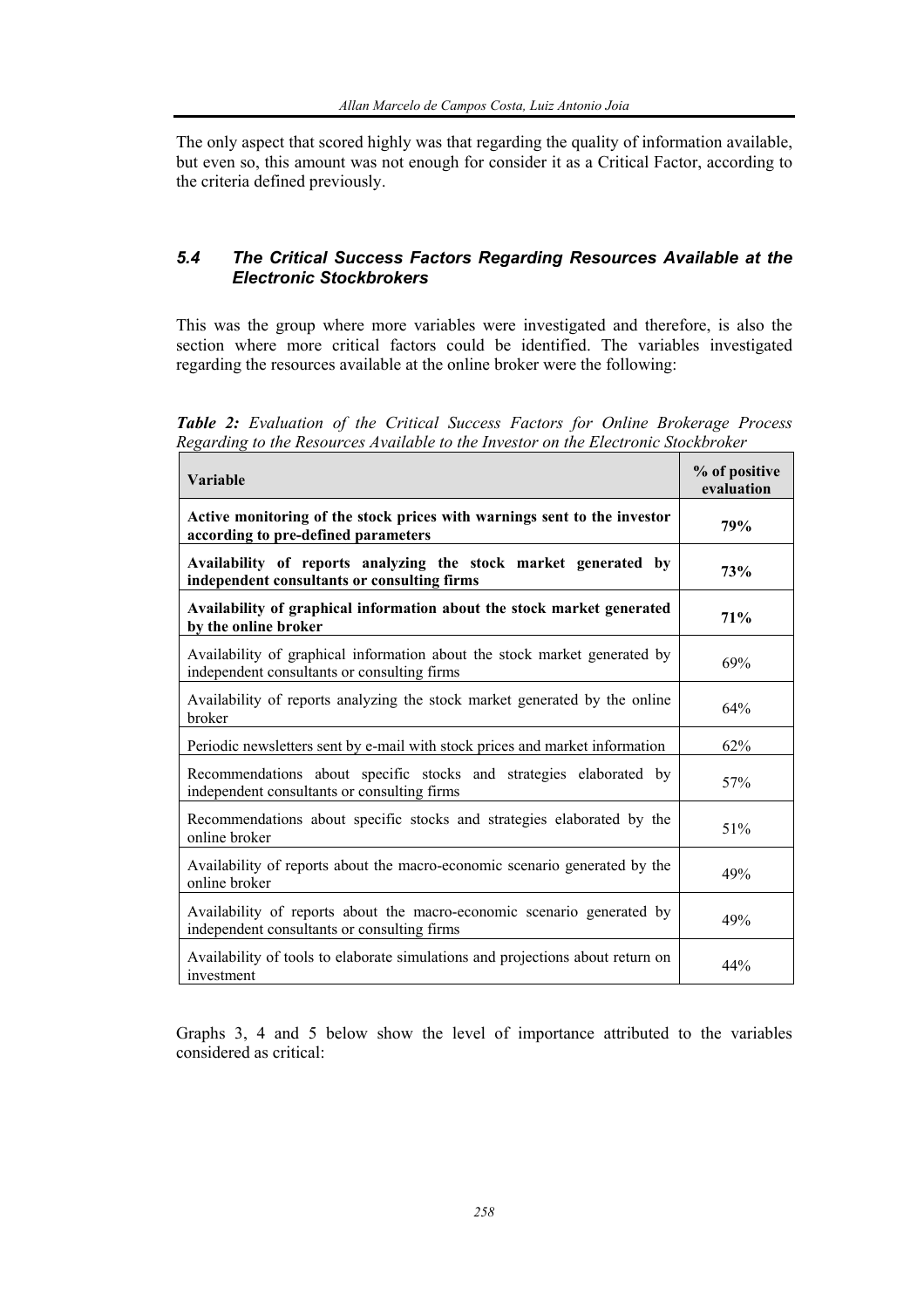

*Graph 3: Importance of the Availability of an Active Monitoring Service* 



*Graph 4: Importance of the Availability of Reports Analyzing the Stock Market Generated by Independent Consultants or Consulting Firms*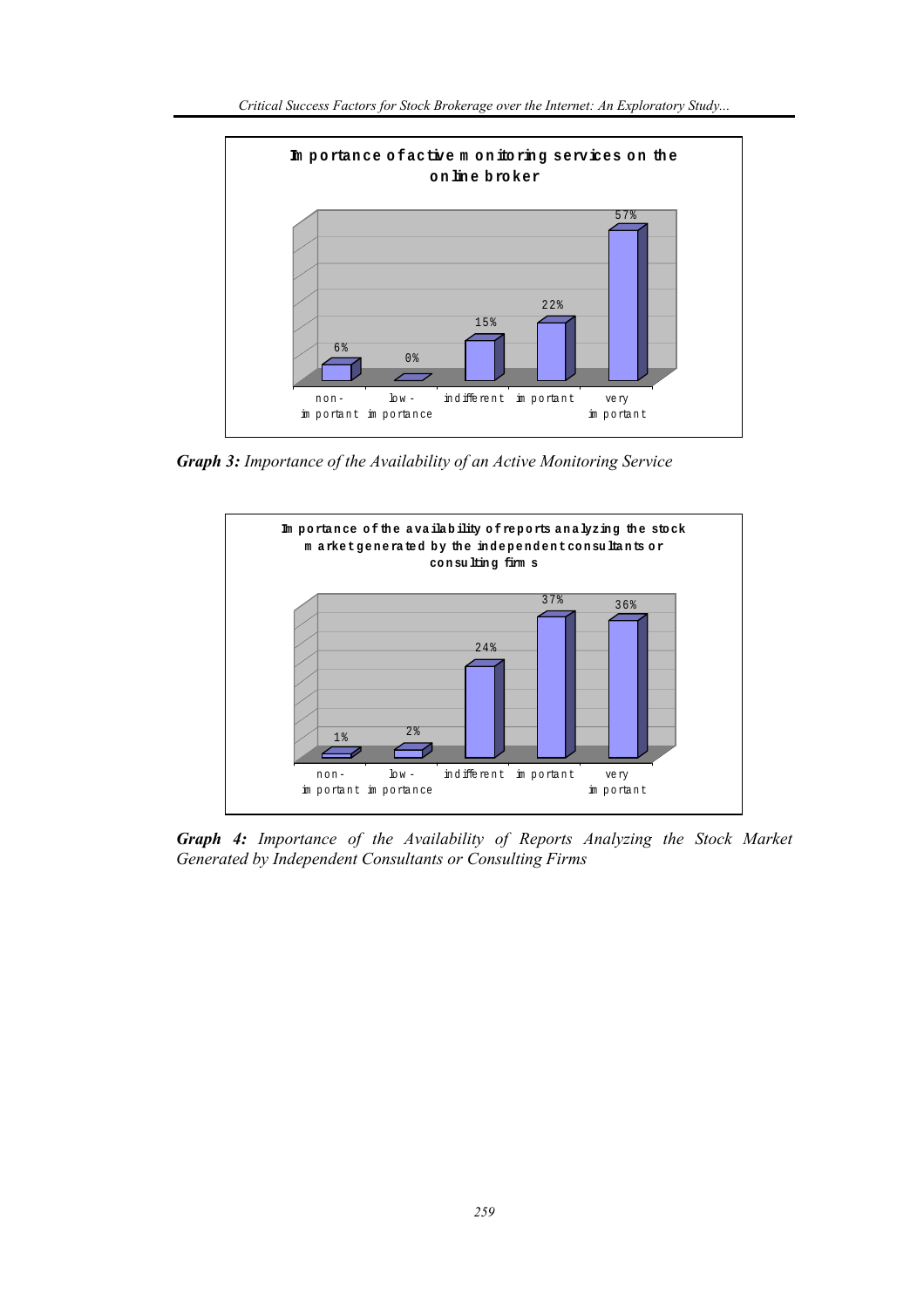

*Graph 5: Importance of the Availability of Graphical Information about the Stock Market Generated by the Electronic Stockbroker* 

# *5.5 The Critical Success Factors Regarding the Ease of Use of the Tools Available on the Electronic Stockbrokers*

In this section, all the variables were classified as critical by the investors that took part in the survey, as can be seen in table 3 below:

*Table 3: Evaluation of the Critical Success Factors for the Online Brokerage Process Regarding the Ease of Use of the Tools on the Electronic Broker*   $\overline{\phantom{a}}$ 

| <b>Variable</b>                                                               | % of positive<br>evaluation |
|-------------------------------------------------------------------------------|-----------------------------|
| Response time of the electronic broker's website                              | 89%                         |
| Use of an interactive and friendly lay-out at the electronic broker's website | 82%                         |
| Use of an interface simple and intuitive at the electronic broker's website   | 82%                         |

Besides the fact that all the variables were marked as critical, this section also carries the factor that received the highest evaluation by the respondents. The response time of the electronic broker's website was considered the single most critical factor. What is important to observe is that the ease of use is not related to the experience of the user, as one could suppose (more experienced users could rank this aspect as less important than less experienced ones) because there is no dependence between any of these variables, as explained before.

The individual values for each of the variables in this section can be seen in graphs 6, 7 and 8 below: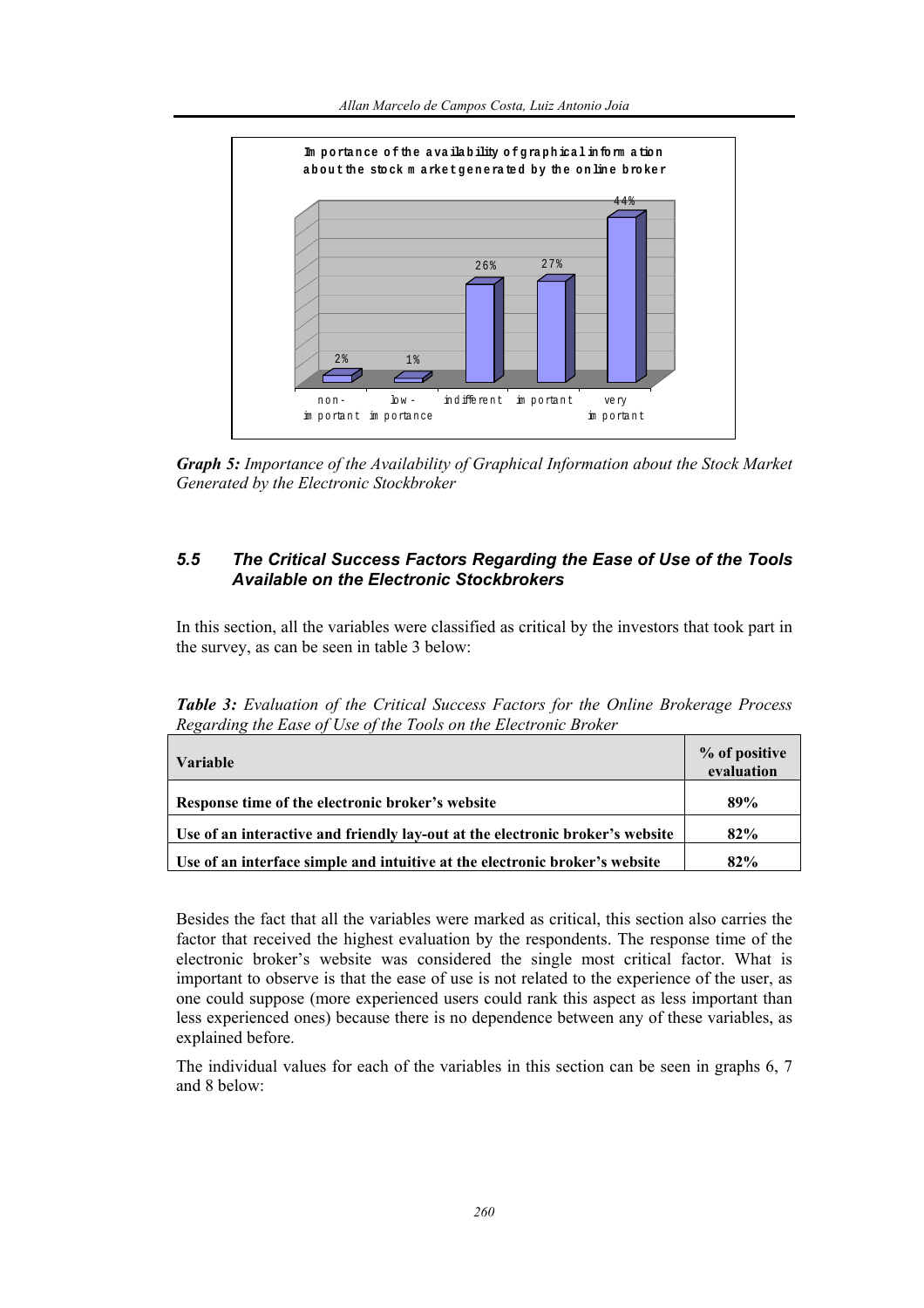

*Graph 6: Importance of the Response Time of the Electronic Broker's Website* 



*Graph 7: Importance of the Use of an Interactive and Friendly Lay-Out at the Website* 



*Graph 8: Importance of the Use of an Interface Simple and Intuitive at the Website*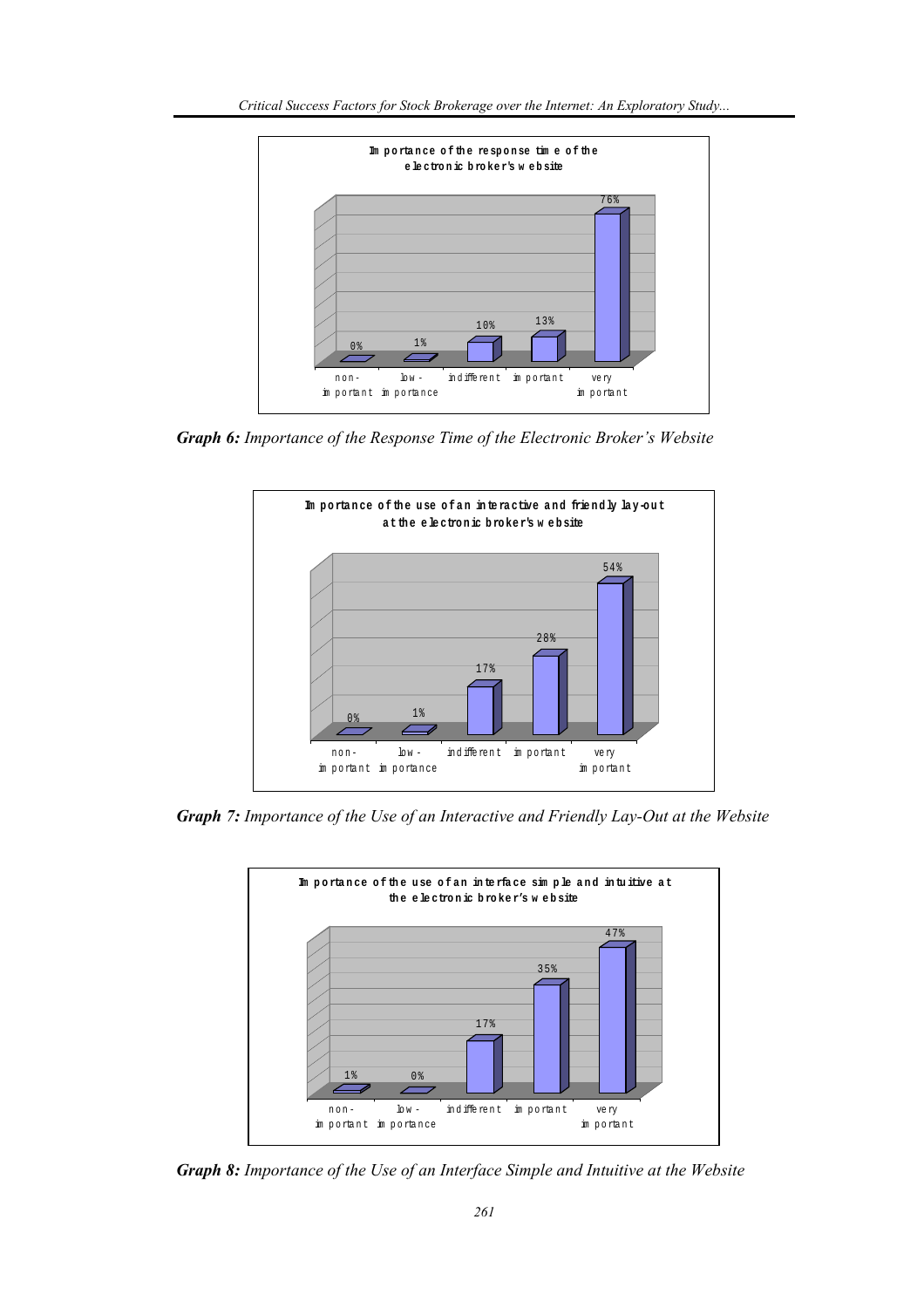## *5.6 The Critical Success Factors Regarding the Alternatives for Establishing a Relationship with the Electronic Stock Brokers*

Four variables were investigated in this section, as presented in table 4. The only one ranked as critical was the "availability of services on a 24 x 7 basis". This fact shows coherence with one of the most important benefits for the consumer made possible by the Internet, which is to present to the consumer the possibility of buy and make transactions 24 hours a day, from virtually anywhere (Turban *et al.*, 2000). The specific values for this critical factor are shown in graph 9.

*Table 4: Evaluation of the Critical Success Factors for the Online Brokerage Process Regarding the Relationship Possibilities with the Electronic Stockbroker* 

| <b>Variable</b>                                                                                                                                     | % of positive<br>evaluation |
|-----------------------------------------------------------------------------------------------------------------------------------------------------|-----------------------------|
| Availability of availability of services on a 24 x 7 basis                                                                                          | 79%                         |
| Availability of consultants for interaction through telephone                                                                                       | 55%                         |
| Availability of consultants for interaction through "chat"                                                                                          | 42%                         |
| Existence of investors communities around and supported by the online broker<br>for exchange of ideas and opinions about investments and the market | 41%                         |



*Graph 9: Relative Importance of the Availability of Services on a 24 X 7 Basis* 

### *5.7 The Critical Success Factors Regarding to the Security Provided by the Online Stock Broker*

This group of factors was ranked as the single most important factor in the process of choosing an online stockbroker, as presented in section 5.2, and the further investigation conducted with the variables related to this issue confirms this investor's perception. As presented in table 5, 85% of the respondents classified the security certification of the electronic broker's website as an important or very important aspect, and 63% of these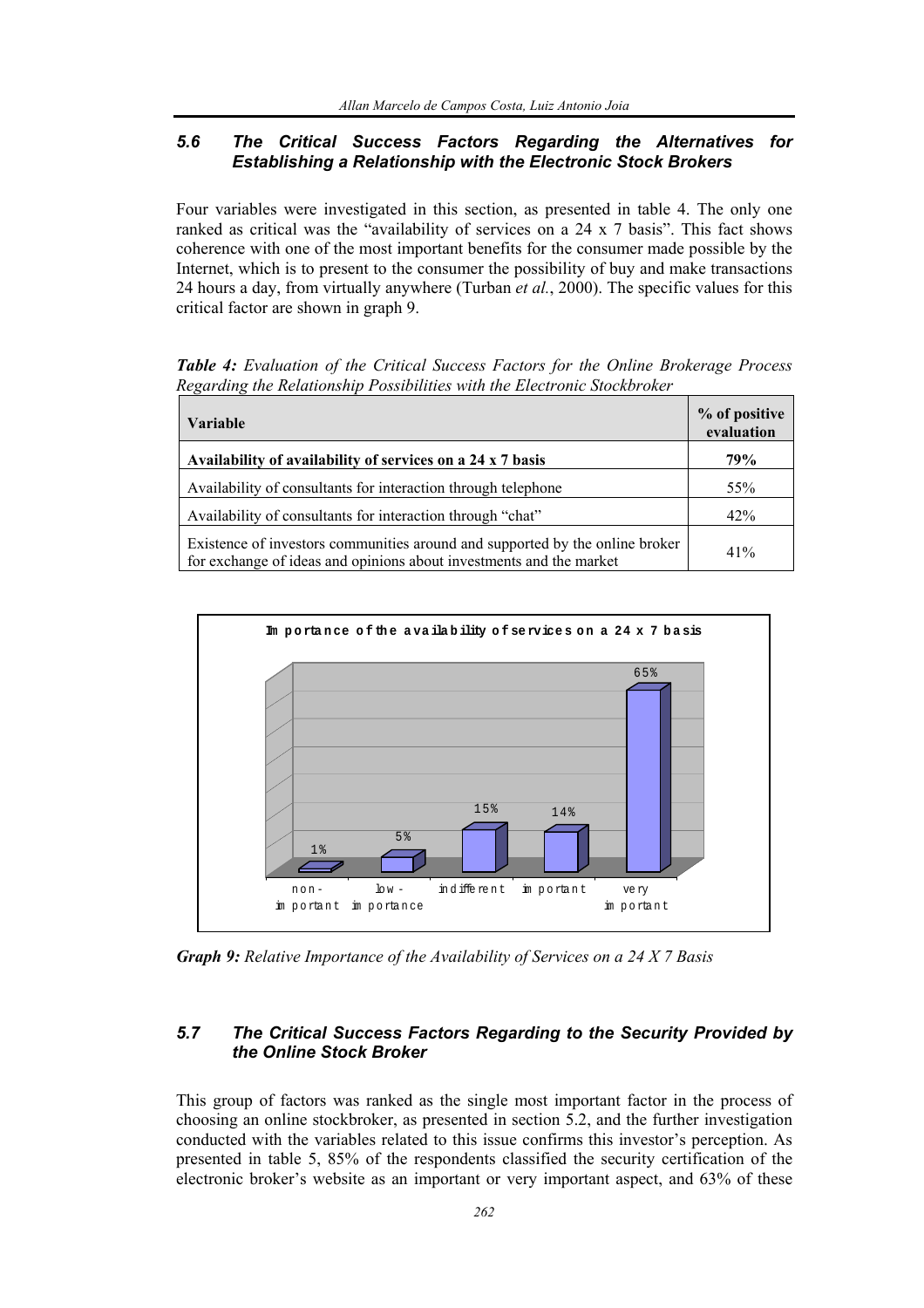observations ranked as very important (graph 10). This makes evident the necessity for electronic brokers to take security issues seriously because they are a fundamental concern.

*Table 5: Evaluation of the Critical Success Factors for the Online Brokerage Process Regarding to the Security Provided by the Electronic Stockbroker* 

| <b>Variable</b>                                                                                                                             | % of positive<br>evaluation |
|---------------------------------------------------------------------------------------------------------------------------------------------|-----------------------------|
| Certification of the electronic broker's website, regarding its security<br>infrastructure, by some independent institution (e.g. Verisign) | 85%                         |
| Association of the online broker with a large retailing bank                                                                                | 60%                         |



*Graph 10: Relative Importance of the Availability Certification of the Electronic Broker's Website, Regarding Its Security Infrastructure, by Some Independent Institution (E.G. Verisign)* 

# *5.8 The Critical Success Factors Regarding the Brokerage Costs*

Brokerage costs also appeared on the top of the list of critical factors for choosing online brokers, having "brokerage rates" that were often attributed as "important" or "very important", as shown in table 6 and in graph 11 below.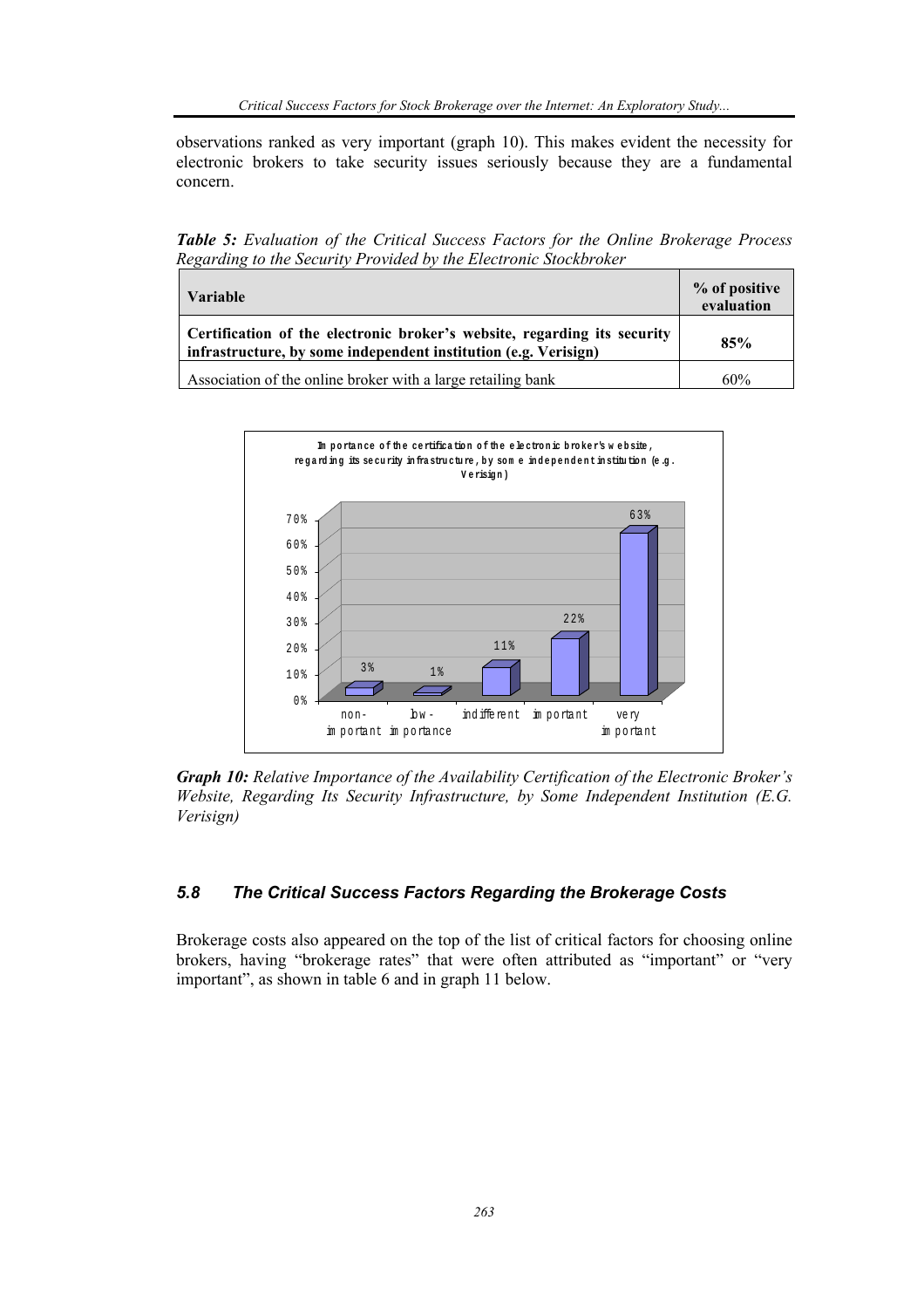| <b>Table 6:</b> Evaluation of the Critical Success Factors for the Online Brokerage Process |  |  |  |  |  |
|---------------------------------------------------------------------------------------------|--|--|--|--|--|
| Regarding the Brokerage Costs                                                               |  |  |  |  |  |

| <b>Variable</b>                                                   | % of positive<br>evaluation |
|-------------------------------------------------------------------|-----------------------------|
| <b>Brokerage rates</b>                                            | 87%                         |
| Availability of a free-tool line for contacting the online broker | 66%                         |
| Offer of free Internet access for clients of the online broker    | 37%                         |



*Graph 11: Importance of the Brokerage Rates* 

# **6. Conclusions**

As stated before, this work must be seen as an exploratory study. Therefore, its findings are not intended to be conclusive, but they do try to illuminate some issues related to the subject of "online stock brokerage over the Internet". As an exploratory study, higher levels of details or deeper analysis of specific issues can not be expected. However, some relevant observations can be seen in the results of the survey. The groups of factors where some of the critical factors investigated were considered as being more critical than others related to the ease of use of the broker's website, security concerns and brokerage costs, as presented in table 7 below. These findings corroborate the findings of the second section of the survey, where the investors were asked directly about the critical factors in the process of choosing an online stockbroker, presented on graph 2 of section 5.2.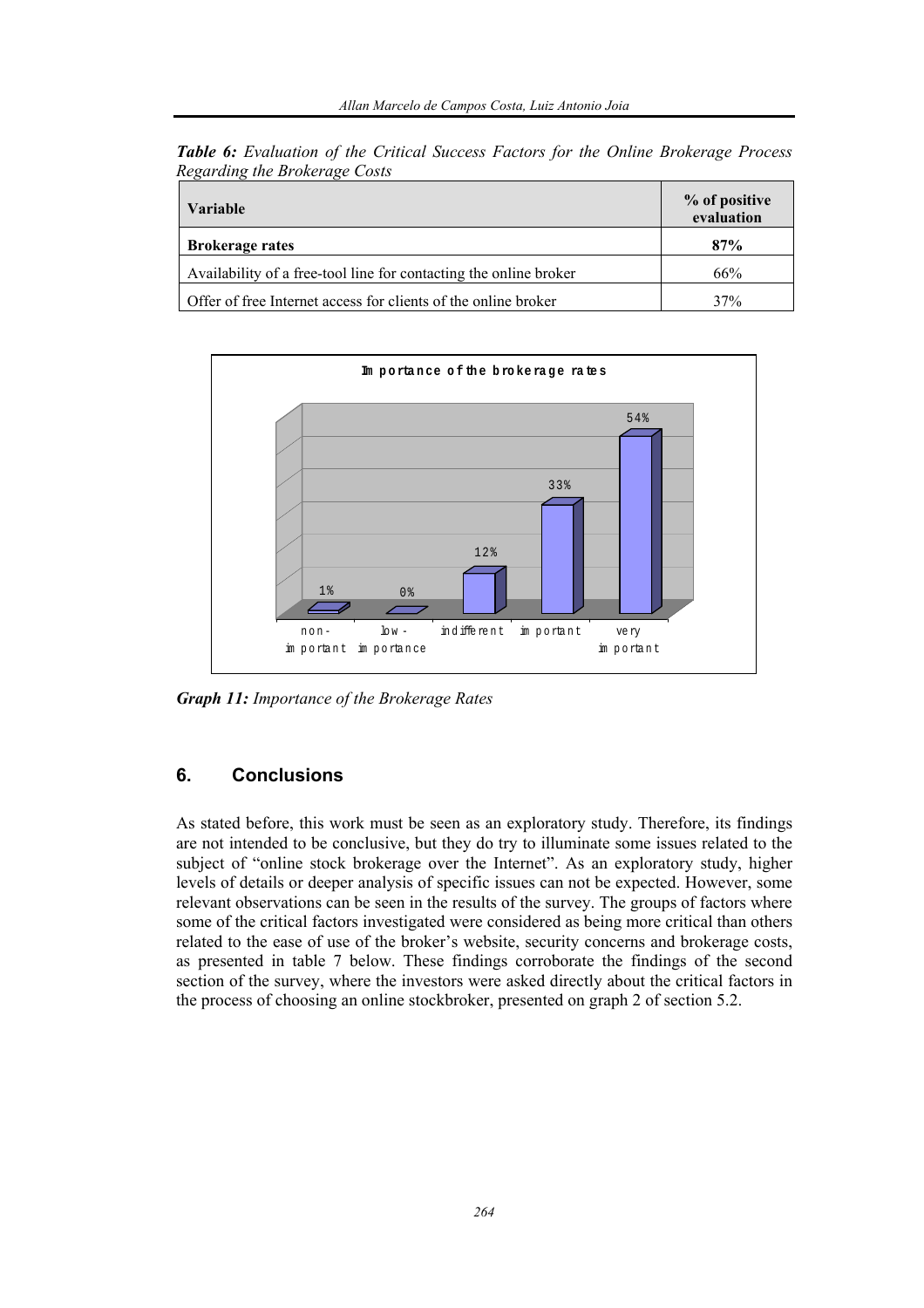| Group           | <b>Critical Success Factors</b>                                                     | <b>Positive</b><br><b>Evaluation</b> |
|-----------------|-------------------------------------------------------------------------------------|--------------------------------------|
| Ease of use     | Response time of the broker's website                                               | 89%                                  |
| Ease of use     | Use of an interactive and friendly layout at the electronic<br>broker's website     | 82%                                  |
| Ease of use     | Use of an interface simple and intuitive at the electronic<br>broker's website      | 82%                                  |
| Security        | Certification of the electronic broker's website<br>by<br>independent organizations | 85%                                  |
| Brokerage costs | Brokerage rates                                                                     | 87%                                  |

*Table 7: More Important Critical Factors for the Success of the Stock Brokerage Process over the Internet Using the Investors' Perspective*

It is important to observe that the factors presented as more critical by the investors, reinforce the fact that investors are still getting used to operating through online brokers in the Brazilian market. This statement is based on the fact that most of the Critical Success Factors identified on the survey reflect concerns about fundamental questions, e.g. security and price, to the detriment of more sophisticated services. If on one hand we can deduct that the success of the electronic stockbrokers can be dependent on how professionally and efficiently the simplest issues are taken, on the other hand we can reflect that this market is still evolving. This tendency can be confirmed by the information in table 2, where the "active monitoring service of the stock prices with warnings being sent to the investor according to pre-determined parameters" was considered important or very important by 79% of the respondents. Therefore, as the market keeps evolving, the relative importance for more sophisticated services often tends to become higher. This will certainly pressure online stockbrokers to find ways to differentiate their service from each other.

Finally, the study also intends to contribute by providing directions for additional research that is necessary to continue exploring the issues discussed here. Further research is recommended in other countries and markets where online stockbrokers are operating, in order to initiate the construction of wider knowledge about the online investor's profile and its needs. At the same time, segmented investigation could be conducted to investigate additional relationships between the factors considered as critical and variables not considered in this study, like geographical location or investor's income.

# **References**

- Albertin, A.L. (2000) Evolução do Comércio Eletrônico no Mercado Brasileiro. EAESP-FGV.
- Albertin, A.L. (2001) Pesquisa FGV Comércio Eletrônico no Mercado Brasileiro. EAESP-FGV.
- Barber, B.; Odean, T. (2001) The Internet and the Investor, Journal of Economic Perspectives, Vol. 43,  $N^{\circ}$  1, pp. 41-54.
- Barber, B.; Odean, T. (2001) Boys Will Be Boys: Gender, Overconfidence, and Common Stock Investment, The Quarterly Journal of Economics, February 2001, University of California, Davis.